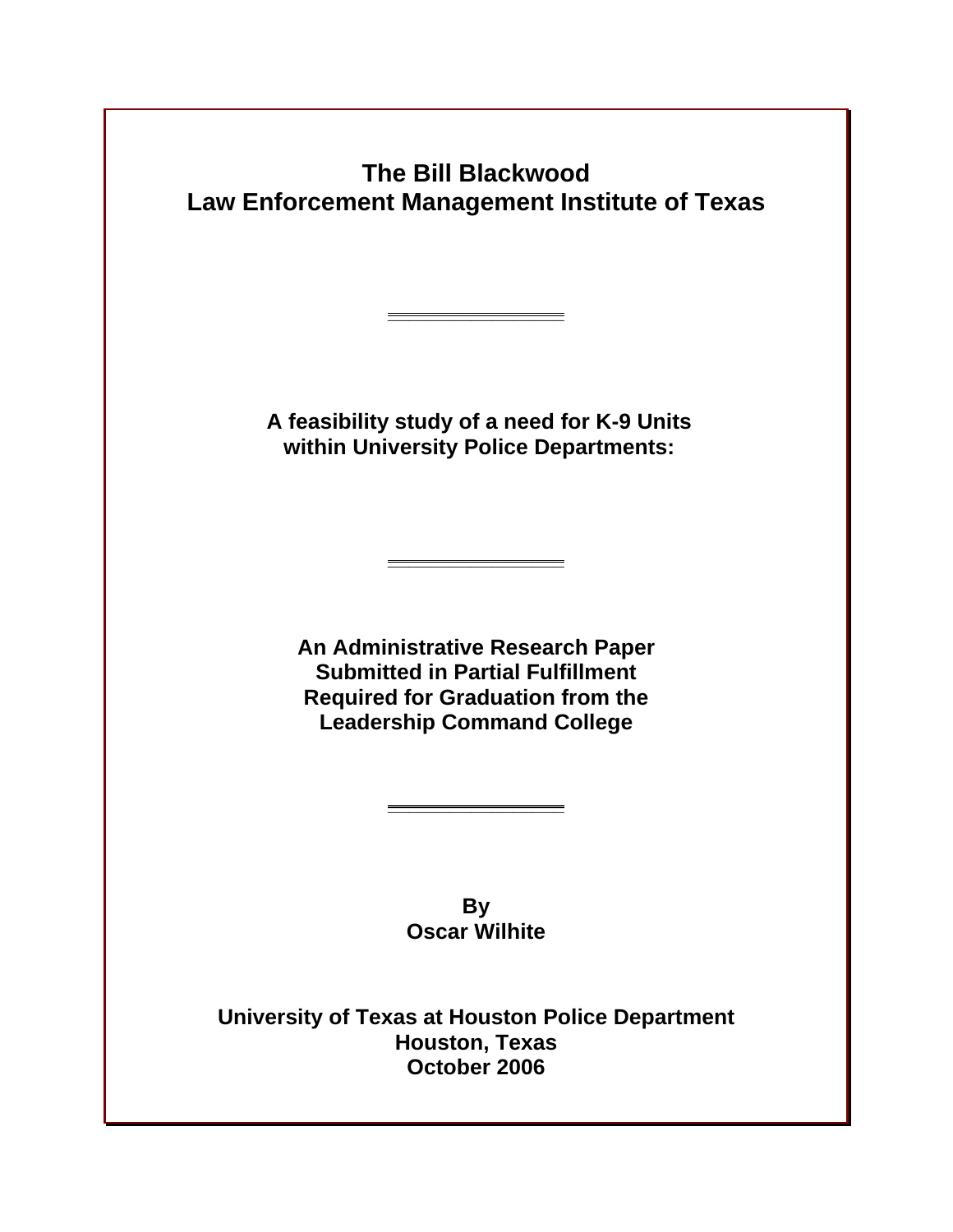#### **ABSTRACT**

University law enforcement officers respond to various crimes and are expected to maintain a safe environment to their community. Unfortunately, in today's society, most university police departments are often faced with a ratio of sworn staff that is substantially low compared to the communities in which they serve, not to mention the complex geographic settings they are responsible for. The purpose of this Administrative Research Paper is to demonstrate a need for K-9 Units within university police departments. University police departments are faced with issues to include but not limited to bomb threats, building searches, narcotic detection, and detection of evidence, as well as officer safety issues. The methodology used for this study includes research on the overall effectiveness of K-9 Units within local and state law enforcement, a review of publications and newspaper articles and personal interviews with K-9 Unit officers at local and state agencies. The findings of this research revealed an increase in crime at college campuses nationally. Other findings based on surveys distributed to local and state law enforcement officers revealed a high success rate in the overall effectiveness of the K-9 Unit within their law enforcement agencies. Based on the varied research conducted for this study, the author concluded that a K-9 Unit would be an asset to the University of Texas at Houston Police Department and would substantially assist with patrol operations.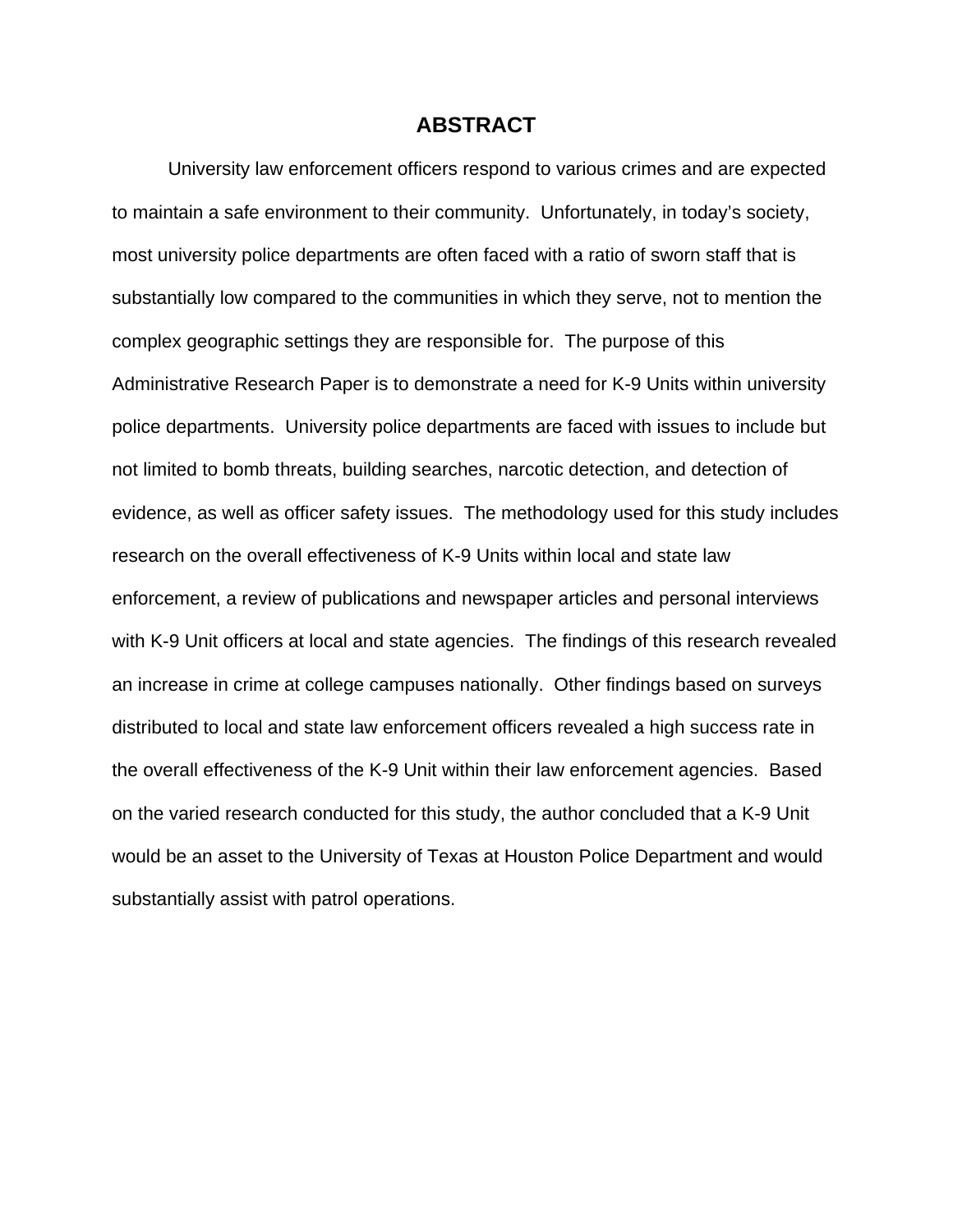# **TABLE OF CONTENTS**

## Page

### Abstract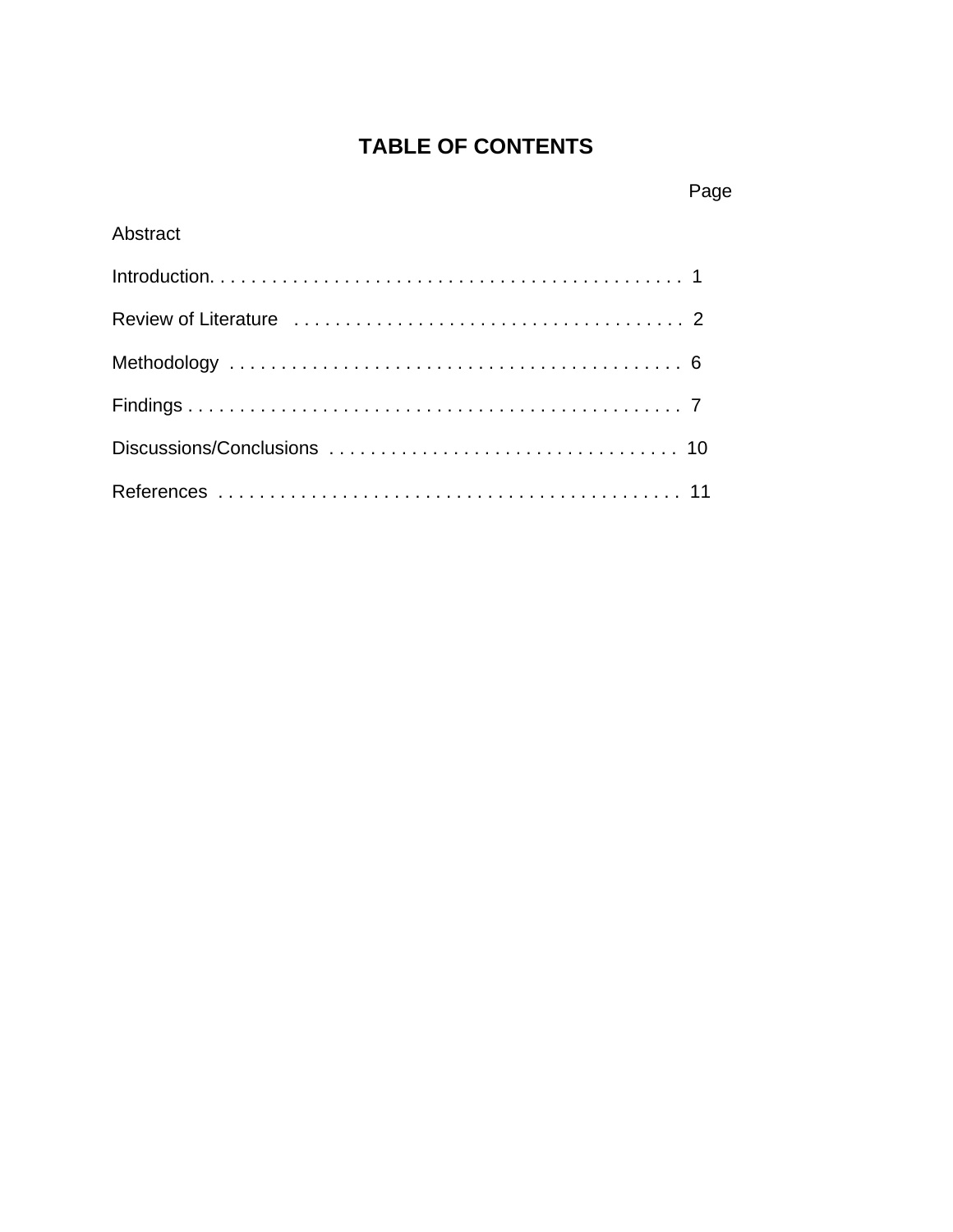#### **INTRODUCTION**

Law enforcement officers in university police departments work within large student populations. Their ratio of sworn staff is substantially low compared to the community in which they serve. Typically university geographic settings are structured with multiple buildings closely assembled by narrow streets. Despite geographic settings, these sworn officers are expected to protect and serve their communities in a quick and professional manner when curtailing crime. The question posed by this research considers whether or not K-9 units are a necessity for university police departments. The research will further demonstrate that there are more benefits than liabilities associated to the use of K-9 units. Several issues these officers are often faced with include: bomb threats, building searches, detecting evidence, narcotics detection, detecting evidence, and officer safety. It is plausible that the use of a K-9 Unit can greatly aid sworn officers within universities in becoming more efficient in patrol operations and creating a safer environment for communities. The use of K-9 Units has proven to be a valuable asset to law enforcement across America.

 The methods of inquiry used will include: a review of periodicals, written materials, publications, web sites, legal opinions, case law, interviews via public telephone with administrators, K-9 Unit officers and surveys to law enforcement agencies regarding their experiences with K-9 Units. The intended outcome of this research is to determine the importance of a K-9 Unit within universities and to recommend a K-9 unit be implemented to the University of Texas at Houston Police Department. This research paper can be useful to other university police departments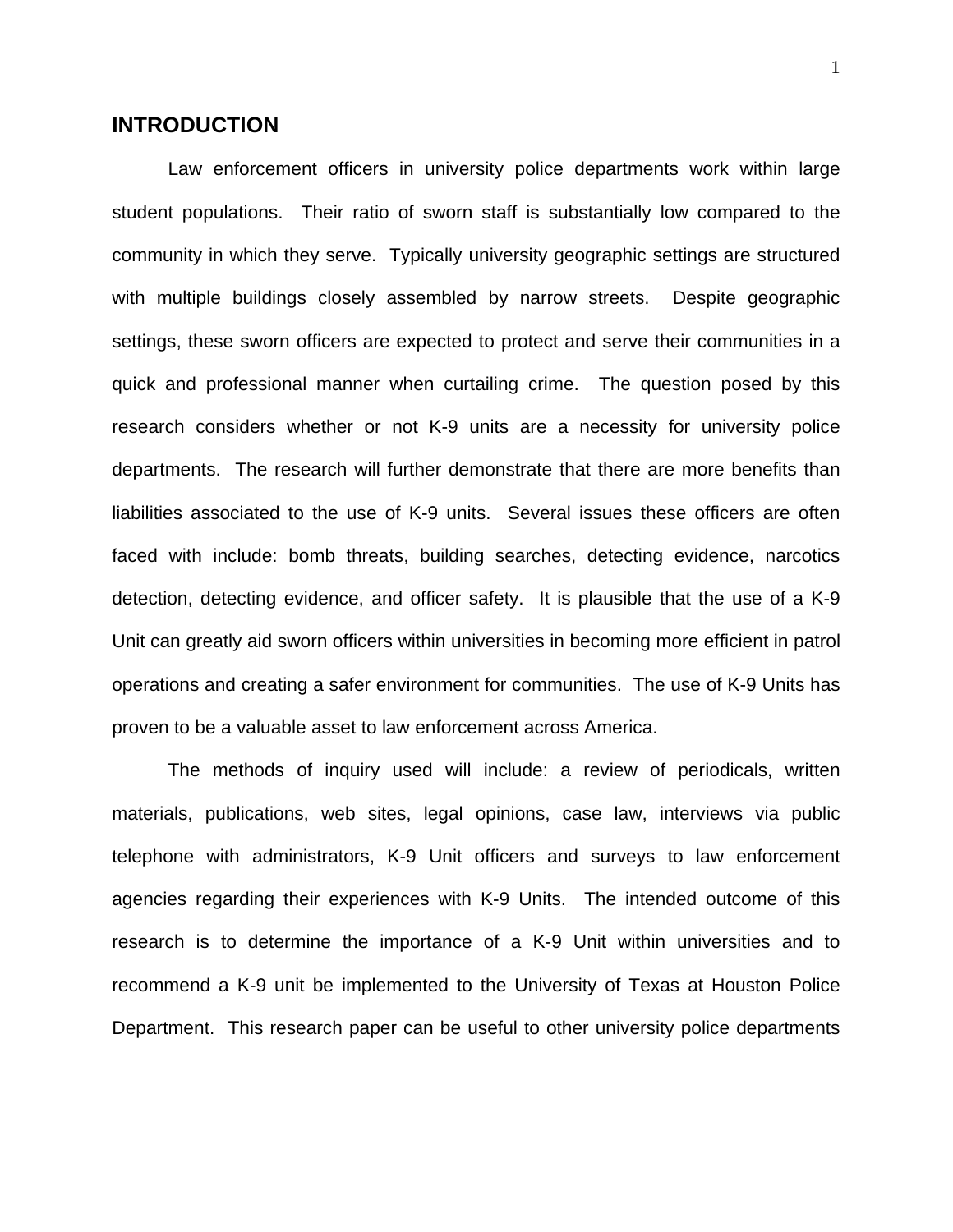that may be considering enhancing their patrol operations by implementing a K-9 Unit within their institution.

#### **REVIEW OF LITERATURE**

The use of police dogs was first implemented by France to aid armed citizens patrol the city of Saint Malo in the 1300s. The first law enforcement training school for dogs and their handlers was established in Belgium in 1899. In 1907, U.S. law enforcement K-9 teams were established in South Orange, New Jersey and in the New York City Police Department. Since then, there have been 3,250 police K-9 programs in the U.S. with 7,000 K-9 teams.

K-9 Units across America have been proven to be a very valuable tool in assisting local law enforcement agencies. Although they are primarily used in military, federal, state, city, and county law enforcement agencies, varied research exposes a growing need for K-9 Units to be used within university campuses as well. According to Mesloh (2003), "K-9 Units appear underused within college and university campuses. K-9 programs can be {easily} established with creative networking and planning" (p 1).

The University of Texas at Austin operates with two K-9s, recently implementing a K-9 Unit. Robert Stock, a K-9 handler on the UT-Austin Police Department, feels that a K-9 Unit has proven to be very beneficial to the University of Texas at Austin campus. He stated that the K-9 unit has aided his department in detecting narcotics, bombs and apprehending criminals. A K-9's intimidating qualities are a benefit to the University of Texas at Austin Police Department. Stock added that the K-9 Unit also provides a positive image toward their administration and that funding was provided by their administration. (R. Stock, personal communication, July 15, 2005).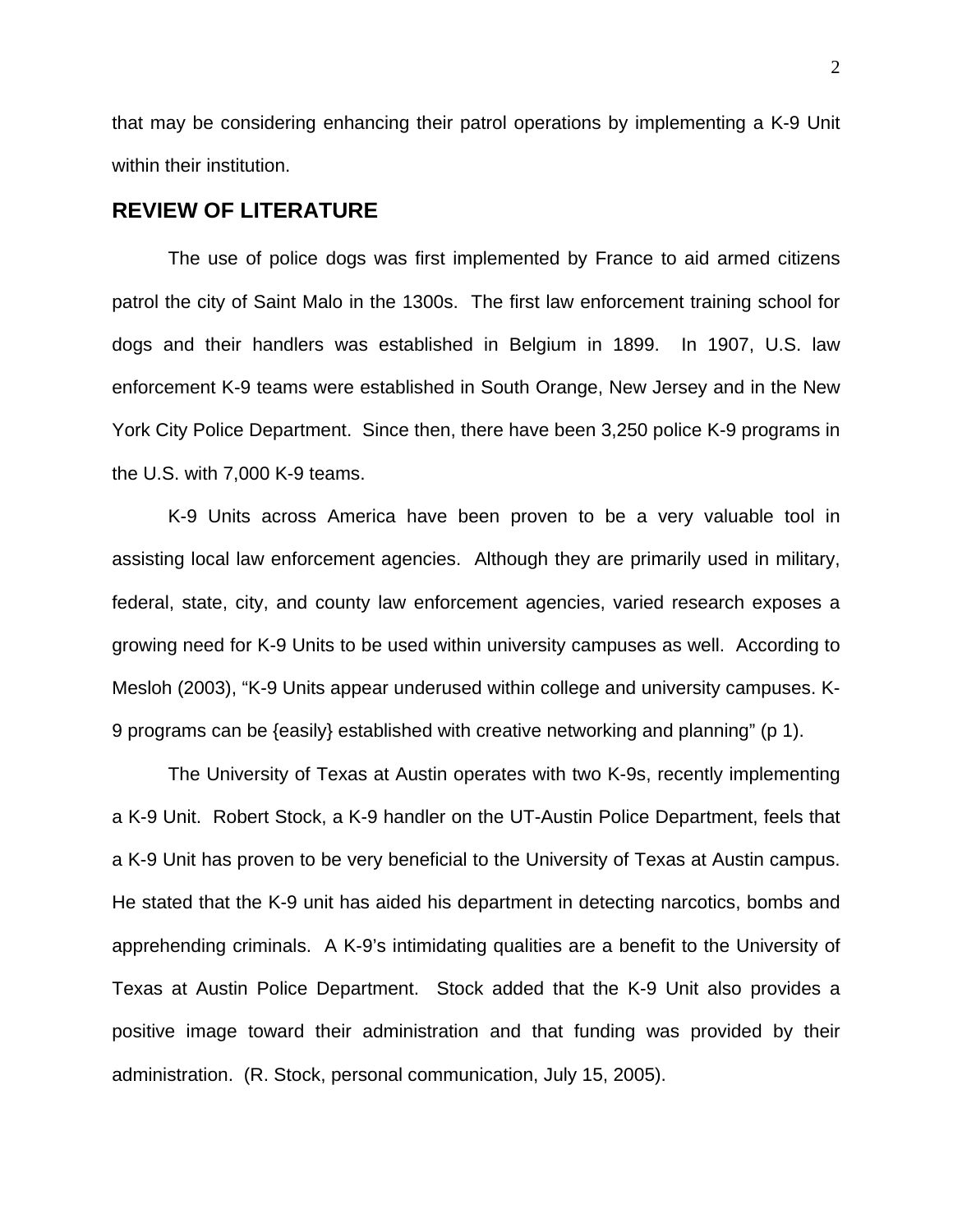K-9 Unit handler, Officer Gary Perkins, has been employed with the University of Massachusetts Amherst as a dog handler for over 1  $\frac{1}{2}$  years. In a personal interview, Officer Perkins stated a K-9 Unit has been instrumental to his agency. He feels that having a canine within the University of Massachusetts Amherst has reduced violent crimes on campus. The campus of the University of Massachusetts Amherst is one of density and massive building structures. He explained that his university has experienced several drug issues associated with students (as well as non-students) entering the campus who were involved in illegal drug activity. Since the implementation of a canine unit, he shared that his department has noticed a deterrent with drug activity. With the use of a canine unit, his department was able to begin proactive patrols toward the student population. Furthermore, these patrols have generated community policing and established public interest and officer safety (G. Perkins, personal communication, July 20, 2005).

Universities have been faced with crime since the 1960's. In the month of August of 1966, a University of Texas at Austin student named Charles Whitman gained access to a tower on the campus and began shooting at people with a high-powered rifle. Whitman's rage ended by killing 17 people and wounding 35 others. Until then neither the University of Texas at Austin nor any other university had sworn officers employed on their campuses. This incident marked a significant safety concern within universities across Texas and even America. The need to create a safer environment for universities and create a proper emergency response by professional law enforcement became imminent. In 1967, the Texas Legislature passed Senate Bill 162,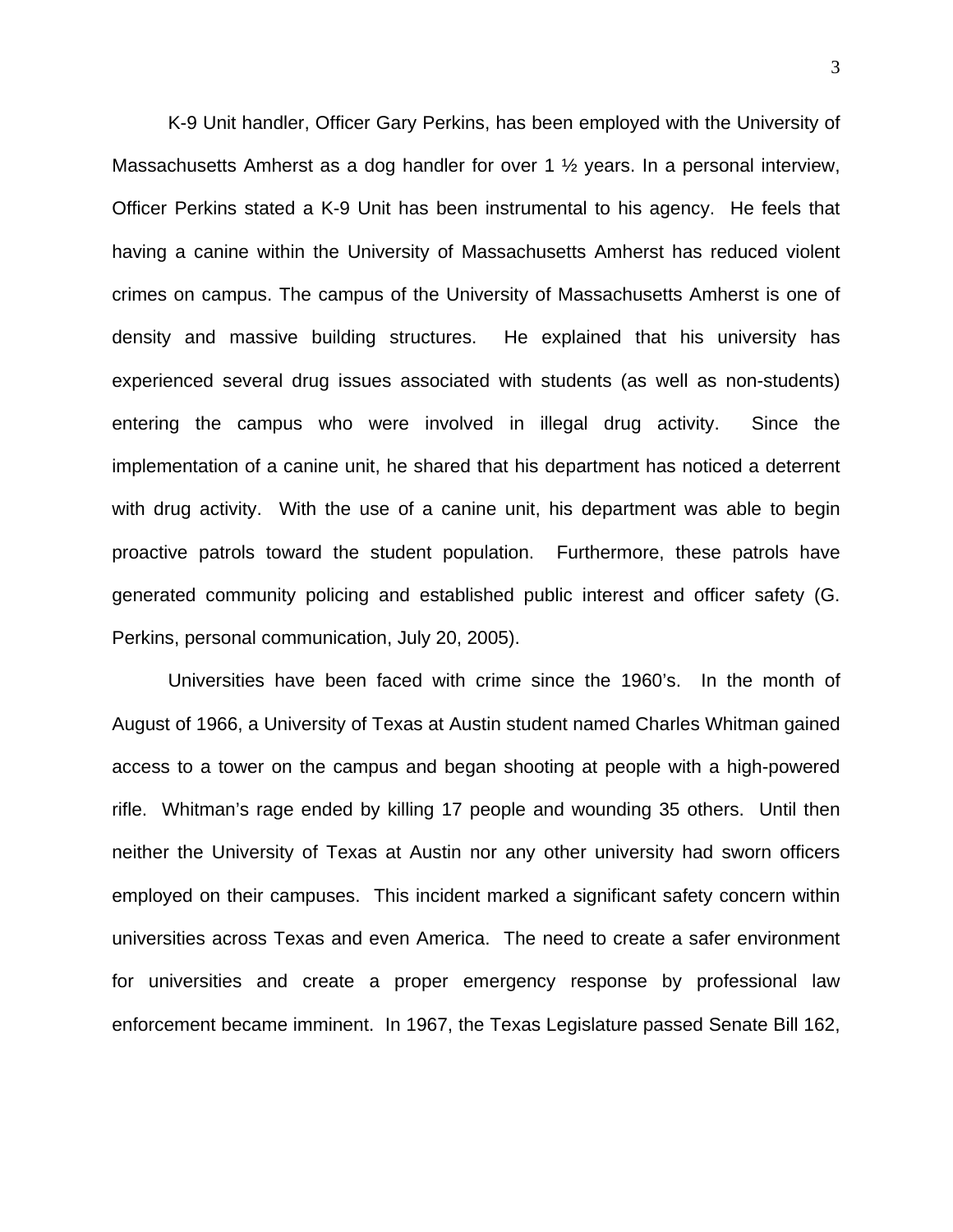a bill that authorized every university across Texas to hire and commission officers on their campuses.

Since 1967, universities across America have benefited a great deal from university law enforcement officers by hiring sworn officers to be employed on university campuses across Texas. Law enforcements knowledge of the geographic areas on their perspective campuses has resulted in a decrease in response time to emergency calls and created a higher visibility presence to the community. Unfortunately, over the years, crime and university populations have continued to increase. According to the FBI Uniform Crime Reports as indicated by the Security on Campus, Inc. College and University Campus Crime Statistics, criminal activity on college and university campuses is increasing each year.

Due to a large growth in population, universities are engineering multiple building structures closely assembled together and paving narrow streets to accommodate for this growth. After a crime occurs on campus, criminals are difficult to locate due to highly populated areas and the close proximity of the buildings. This creates safety concerns for the university population.

On September 11, 2001, terrorists attacked the City of New York by killing over 5,000 men and women. Subsequently, universities as well as the nation are now faced with tension and fear regarding their safety regarding the potential for additional terrorist attacks (Mesloh, 2003). The threat of terrorist attacks is imminent even on university campuses. Many levels of law enforcement use K-9 Units very successfully as a crime strategy. One of the first concerns, which must be addressed regarding K-9 Units within universities, is the potential of liability and legal implications. In recent years, most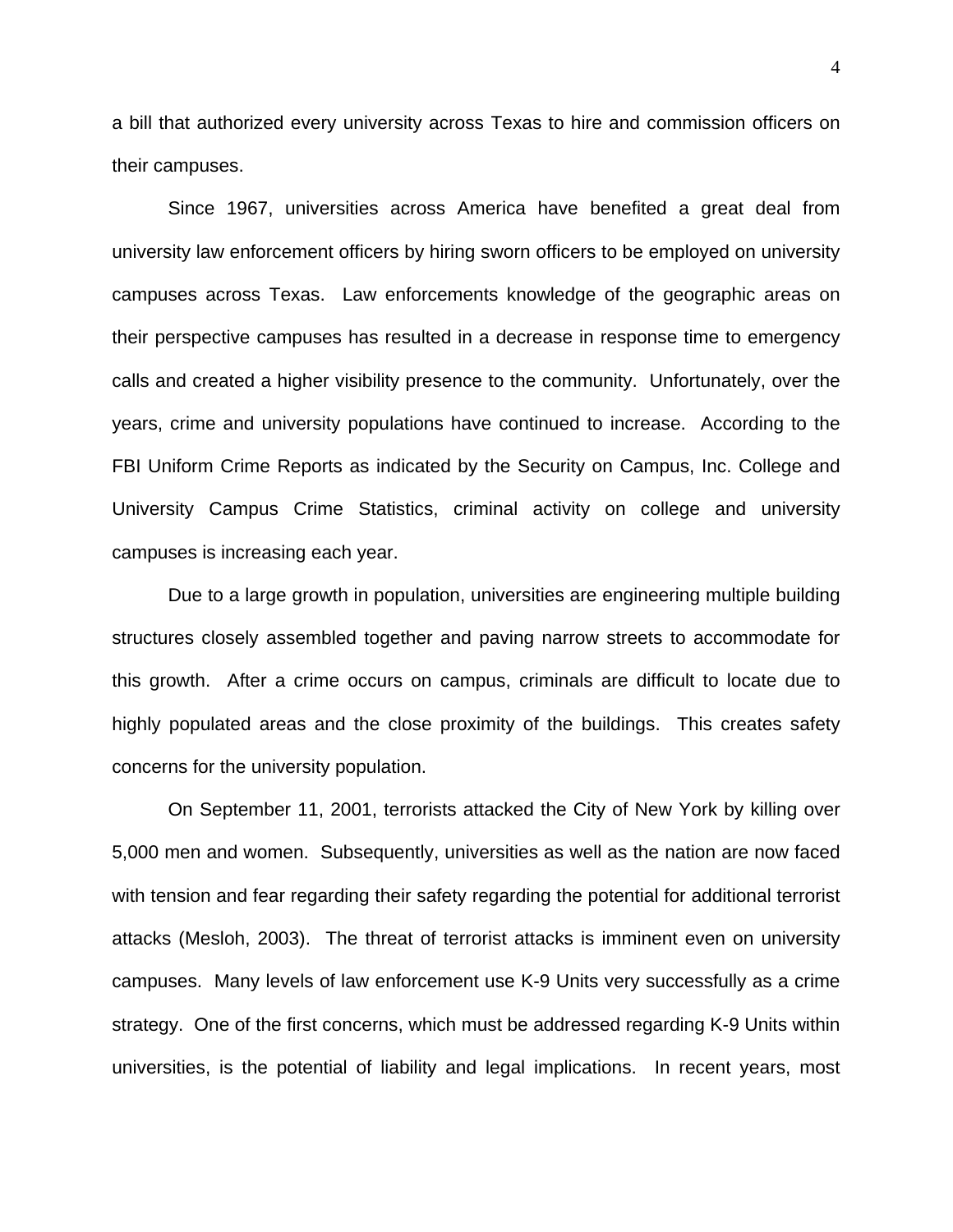citizens report that the canine has been a positive tool for law enforcement. However, there have also been many complaints regarding the use of canines. For example, according to the University of New Hampshire Union Leader headline, a student filed a complaint on a canine alleging he was bitten after the university officer used the dog to control a largely peaceful crowd filled with several hundred students. (The Union Leader, n.d.)

The use of a canine in any law enforcement is governed under Graham vs. Connor 490 U.S. 386, taking into consideration the totality of the circumstances, a three part test should be justified for the canine's deployment, which includes: 1) the severity of the crime at issue, 2) whether or not the suspect poses an immediate threat to the safety of law enforcement officers or others and 3) whether or not the suspect is actively resisting arrest or attempting to evade arrest by flight (United States Police Canine Association, 2005).

Four cases, two from the United States Court of Appeals Sixth Circuit, Robinette vs. Barnes and Matthews vs. Jones, and two from the Ninth Circuit, Fikes vs. Cleghorn and Quintanilla vs. City of Downey, all specifically state that... "...Police Service Dogs are not deadly force..." and "can often help prevent officers from having to resort to, or be subjected to, deadly force…." (United States Police Canine Association, 2005).

Unlike many university institutions across America, the University of Texas at Houston Police Department focuses on a widely diverse campus. It has two major internationally known institutions centered in the heart of Houston, Texas. With a population of over 40, 000 staff, faculty, students and workers, and a projected growth rate pending more than 30% over the next 5 years, the potential for terrorist activity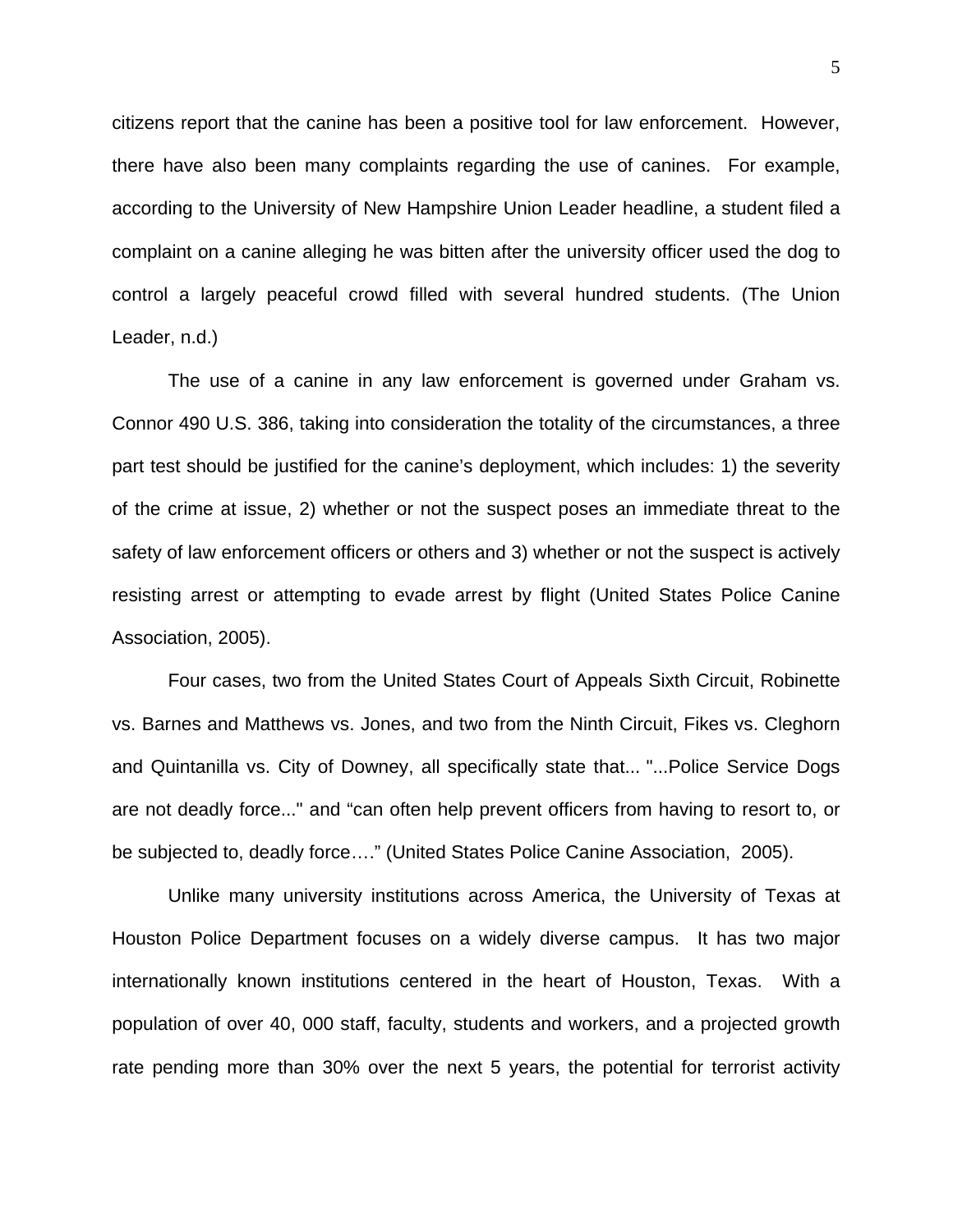looms. Like any other major area in the United States, the University of Texas at Houston has experienced drug activity and bomb threats.

#### **METHODOLOGY**

The research question for this research is to determine whether or not K-9 police units are a necessity for university police departments. The research will also consider the benefits K-9 police units might provide for the University of Texas Police Department at Houston. University crime continues to rise in America. Throughout history, the K-9 has proven to be an effective policing tool in many federal, local and state agencies across America. University police officers face similar, if not the same issues that other federal, local and state agencies are faced with every day. Since the use of a K-9 police unit has been proven to be a positive tool in federal, local and state agencies, hopefully the research obtained will grant insight on how the K-9 will effectively aid university police as well.

The initial research will examine the history of the K-9 police unit. History has shown that a K-9 unit has proven to be a worthy investment in curtailing crime. With the growth in populations on university campuses across America and a potential of imminent terrorist attacks, the use of a K-9 can greatly aid in their safety.

The next step will be to gain insight into university police departments. The research regarding university police departments will be done to prove the K-9's relevance in university police departments. Several instruments will be used to determine a K-9's worth toward University campuses, as well as to the University of Texas at Houston. The information will be compiled through publications, newspaper articles and interviews with K-9 Unit officers from several universities.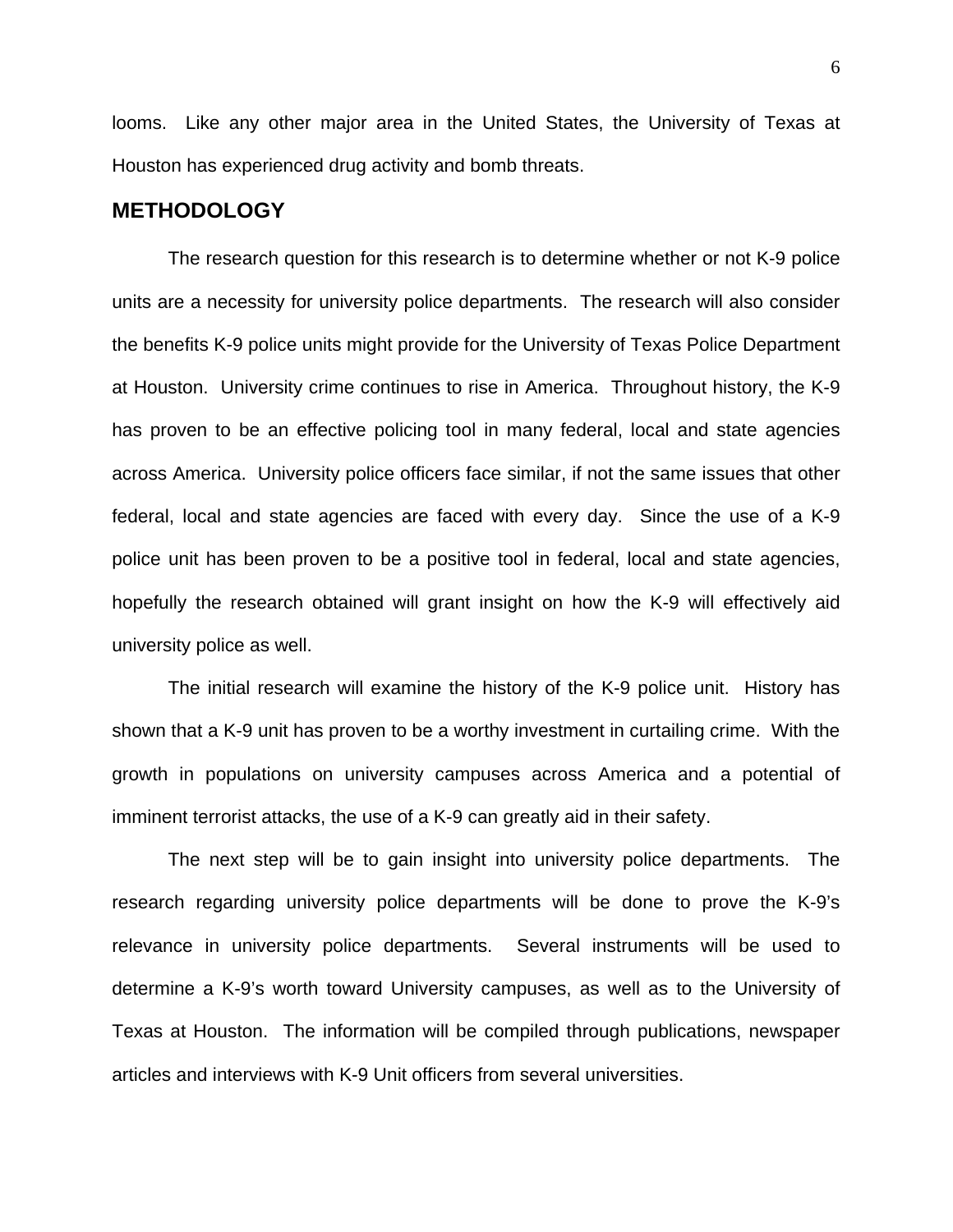Interviews will be conducted by telephone with persons representing the University of Massachusetts Amherst and the University of Texas at Austin. Ideally, each representative will be active members of K-9 Units and have experience in training and handling police dogs. The interviews will center on their opinions and experience with K-9s within their perspective universities. In response to each representative's opinion, each person expressed a need for a K-9 unit within their university and saw tremendous benefits toward patrol operations. A total of 24 surveys will be sent to university, city, county and state agencies to determine the relevance of a K-9 unit within their agencies. The information gained from the research will compare the positive and negative effects that a K-9 police unit has on university police departments. These effects will be based on surveys of university police departments, interviews with university police K-9 unit handlers and case law.

#### **FINDINGS**

Universities in America are faced with many concerns regarding the safety of student population. Crime on college campuses continues to be a concern for university police. The graph below substantiates the growth in the following crimes on college campuses according to the Security on Campus, Inc., College and University Campus Crime Statistics.

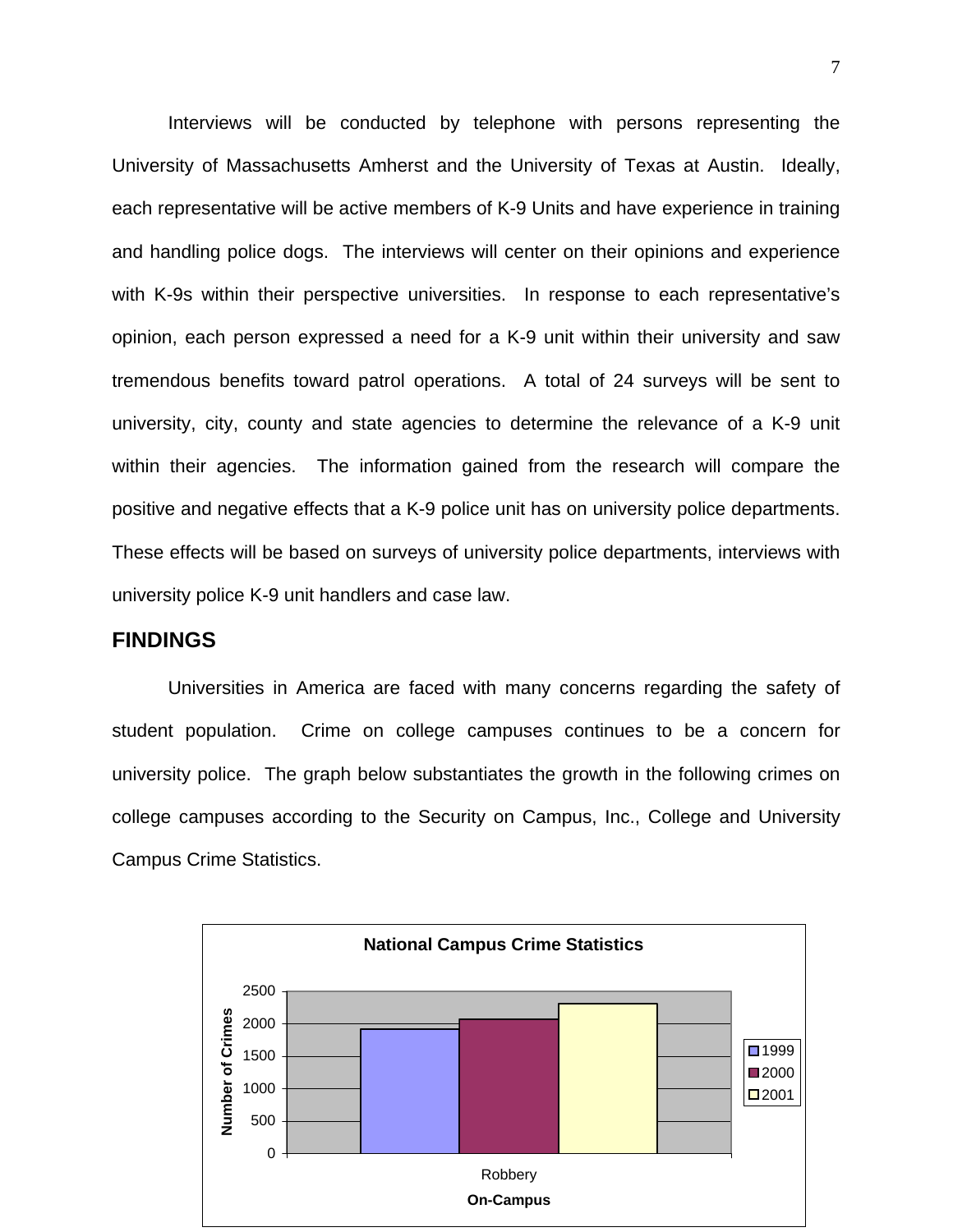



Source: United States Department of Education, Office of Post Secondary Education

A survey was presented to twenty-four Texas state, county and city law enforcement agencies in order to obtain the benefit status of a K-9 unit within local, state, county and university agencies. Each surveyed participant was asked his/her opinion regarding the benefits of a K-9 unit on a 10 point rating scale as illustrated in the chart below.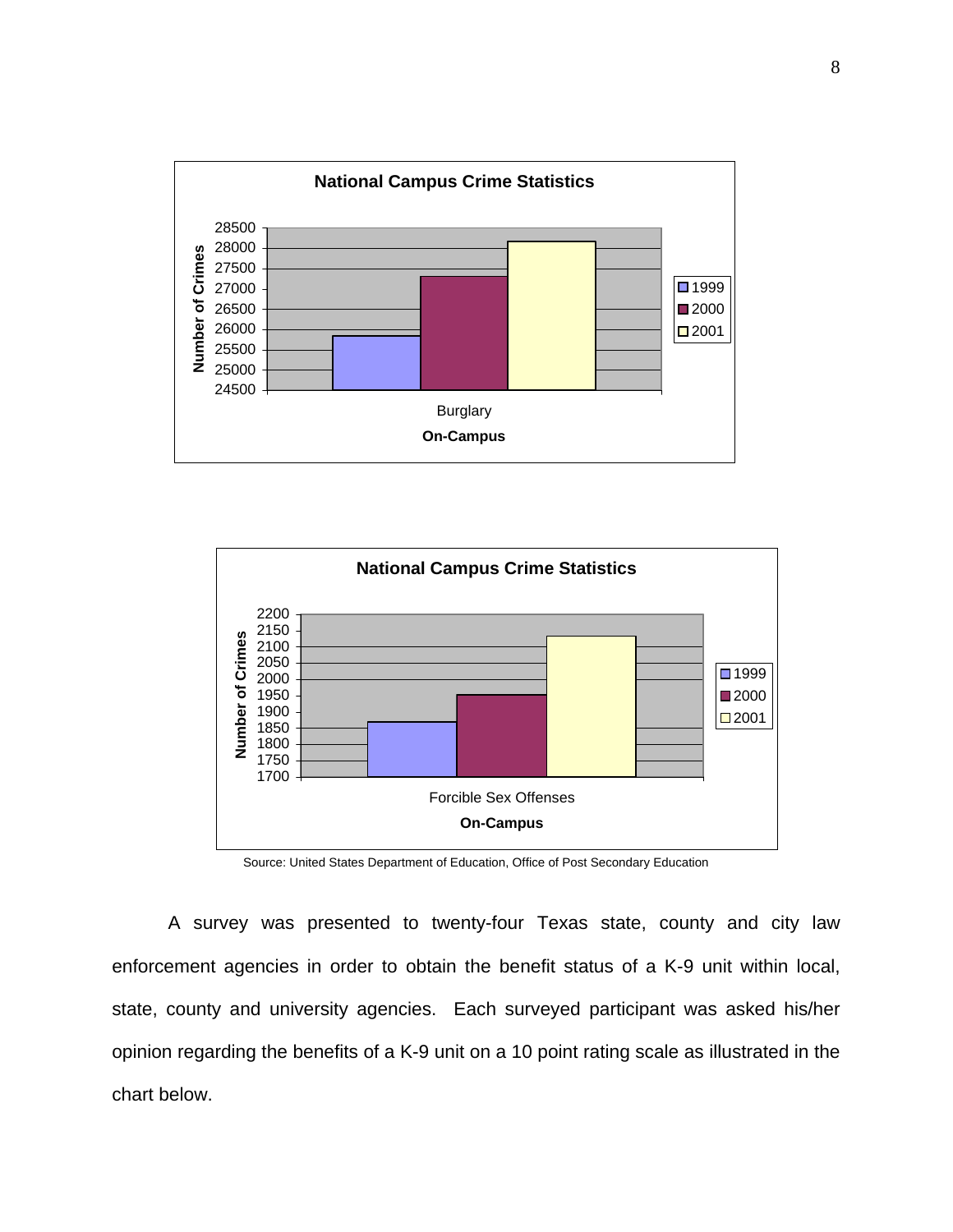

The results of the survey reported that: 12 city municipalities were surveyed, 9 responded with a 7.7% success rate. Six county departments were surveyed and four responded with an 8.25% success rate. Two county departments surveyed did not have a K-9 unit, but desire to have one implemented within their agency. Four school and two university police departments were surveyed, three responded with a 9% success rate. Two agencies did not have a K-9 unit and one agency desired a K-9 unit. However, the other agency did not desire a K-9 unit due to the environment.

through a variety of ways. Those ways include, but are not limited to: the increase in Comments from the survey ranged from the following: K-9s are beneficial overall drug prohibition effectiveness during traffic stops, a strong use of force option, a strong scene presence, and the influential support assisting police officers in locating drugs on traffic stops.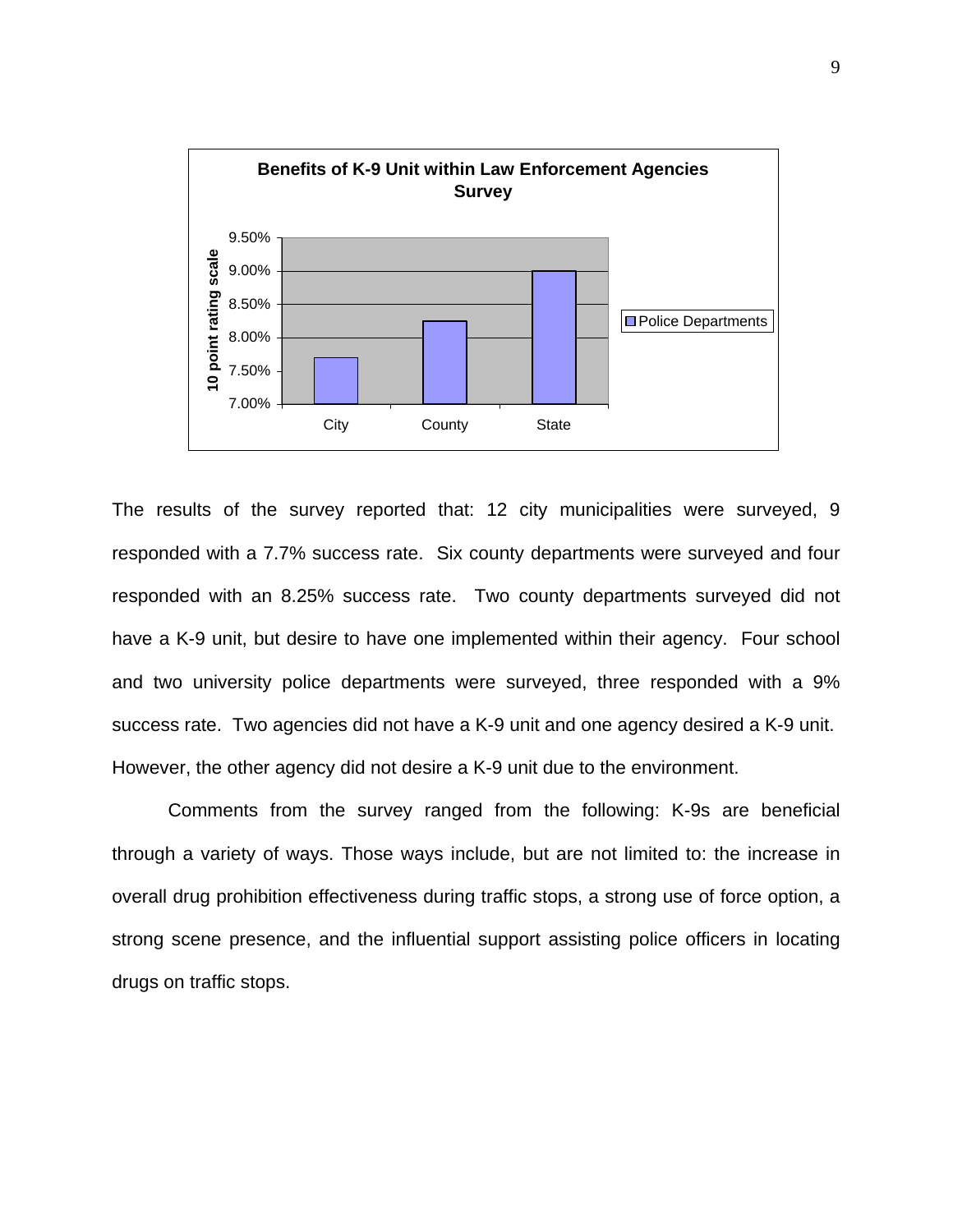#### **DISCUSSION/CONCLUSIONS**

The purpose of this research project was to show how and why a K-9 police unit is an effective tool in law enforcement. The question to be answered considered a K-9's relevance within university police departments. K-9 police units have been specifically known to function in federal, local and state agencies based on a specific level of crime and special operation needs. The increase in crime on college campuses has pushed its way to the forefront of university law enforcement. It has become imperative to seek and obtain more effective tools to enhance their operations.

Units within various state and local agencies, it is concluded that a K-9 unit would be an asset to the Univ ersity of Texas at Houston Police Department and would substantially After the review and examination of the issues regarding the overall need for K-9 assist with patrol operations. The implementation of a K-9 unit at the University of Texas at Houston Police Department will be a useful contribution to patrol operations and the community. It is recommended that the University of Texas at Houston Police implement a K-9 Unit program. A program of this nature would increase officer safety and public safety during bomb searches, drug detection, evidence searches, and very important person's (VIP) escorts. With terrorist threats becoming a focal point in society, the K-9 police dog will bring ease to the tension the university community is feeling. By incorporating the K-9's supernatural skills with law enforcement officers, University Police Departments can effectively ensure the safety of their community.